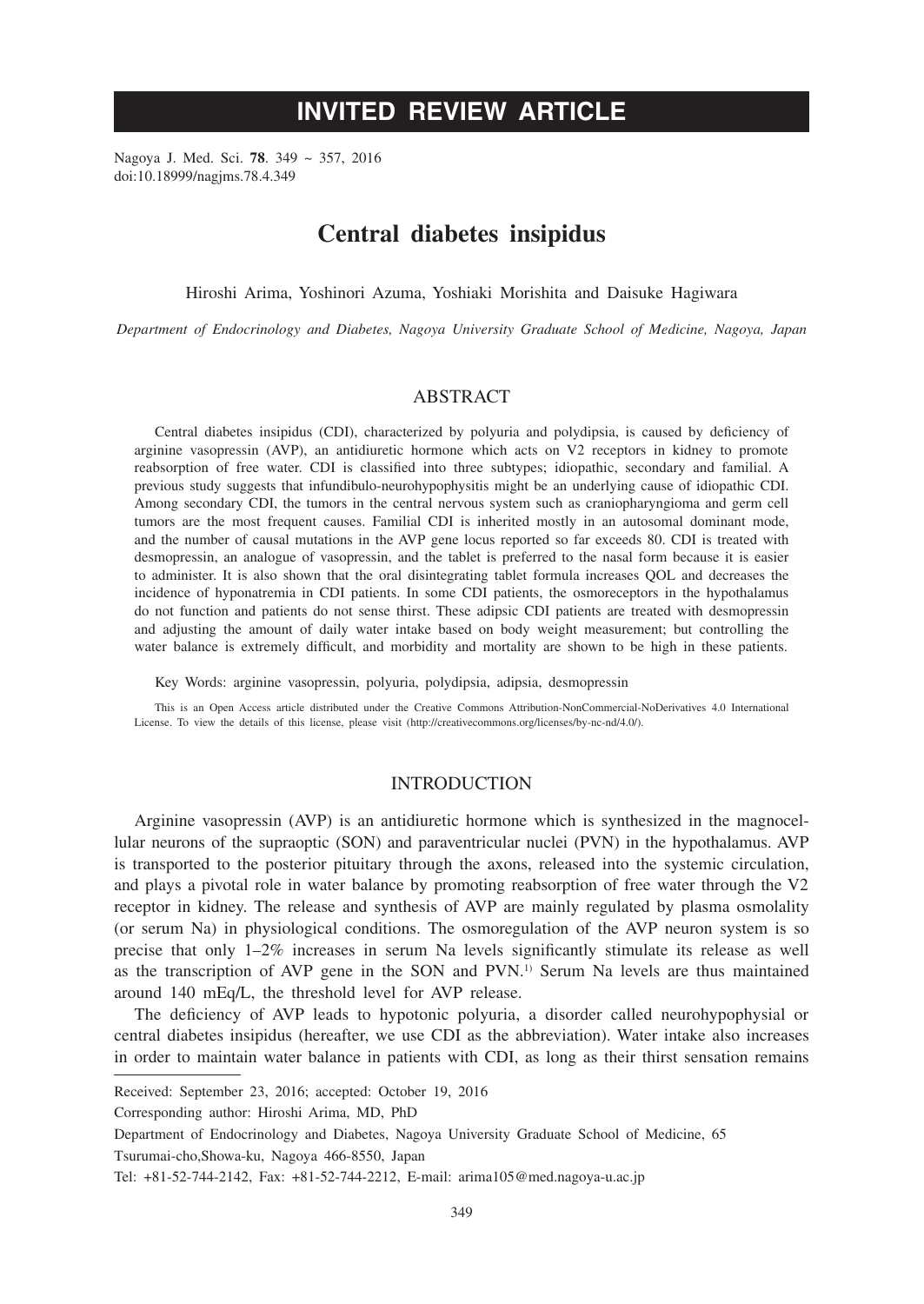intact.

In this review, the etiology, diagnosis, pathophysiology, treatment and prognosis of CDI are described.

## ETIOLOGY

Most causes of CDI are acquired, and its prevalence of CDI is reportedly  $1:25,000$ .<sup>2)</sup> Table 1 indicates the etiology of 165 Japanese patients with CDI we reported previously.3) The most frequent cause of CDI is the tumors in the central nervous system (CNS) including craniopharyngioma and germ cell tumors, which could damage the AVP neuron system. CDI is also caused by inflammatory diseases such as lymphocytic infundibulo-neurohypophysitis (LINH) and IgG4-related disease. CDI often manifests after pituitary surgery. In this case, polyuria appears in the first 2 days after surgery and sometimes resolves spontaneously, although it could persist permanently if AVP neurons are damaged substantially.4) Idiopathic CDI, 13% of total CDI in Table 1, is diagnosed when the causes of CDI are unclear. It is of note that LINH has been sometimes regarded as idiopathic CDI in some studies. This is probably because LINH is reported to be a possible underlying cause of idiopathic CDI.<sup>5)</sup> The rates of idiopathic CDI among total CDI thus vary among studies. Although rare, CDI also occurs genetically. This subclass of CDI is called familial neurohypophysial diabetes insipidus (FNDI), which is inherited mostly in an autosomal dominant mode. $6$  More than 80 mutations that cause FNDI have been reported so  $far,7-27$  and they are mainly located in the coding region of neurophysin II, a carrier protein of AVP, in the gene locus (Table 2).

| Causes                  | No. of Patients $(\%)$ |
|-------------------------|------------------------|
| idiopathic              | 22(13)                 |
| germ cell tumor of CNS  | 38 (23)                |
| craniopharyngioma       | 32 (19)                |
| neurosurgery            | 21 (13)                |
| inflammation            | 15(9)                  |
| metastasis to pituitary | 10(6)                  |
| Rathoke's cleft cyst    | 6(4)                   |
| empty sella syndrome    | 4 $(2)$                |
| pituitary adenoma       | 4(2)                   |
| cardiac arrest          | 4 $(2)$                |
| malformation            | 2(1)                   |
| other                   | 7(4)                   |
| total                   | 165 (100)              |

**Table 1** Etiology of patients with CDI

CNS, central nervous system. "Inflammation" includes lymphocytic infundibulo-neurohypophysitis and IgG4 related diseases.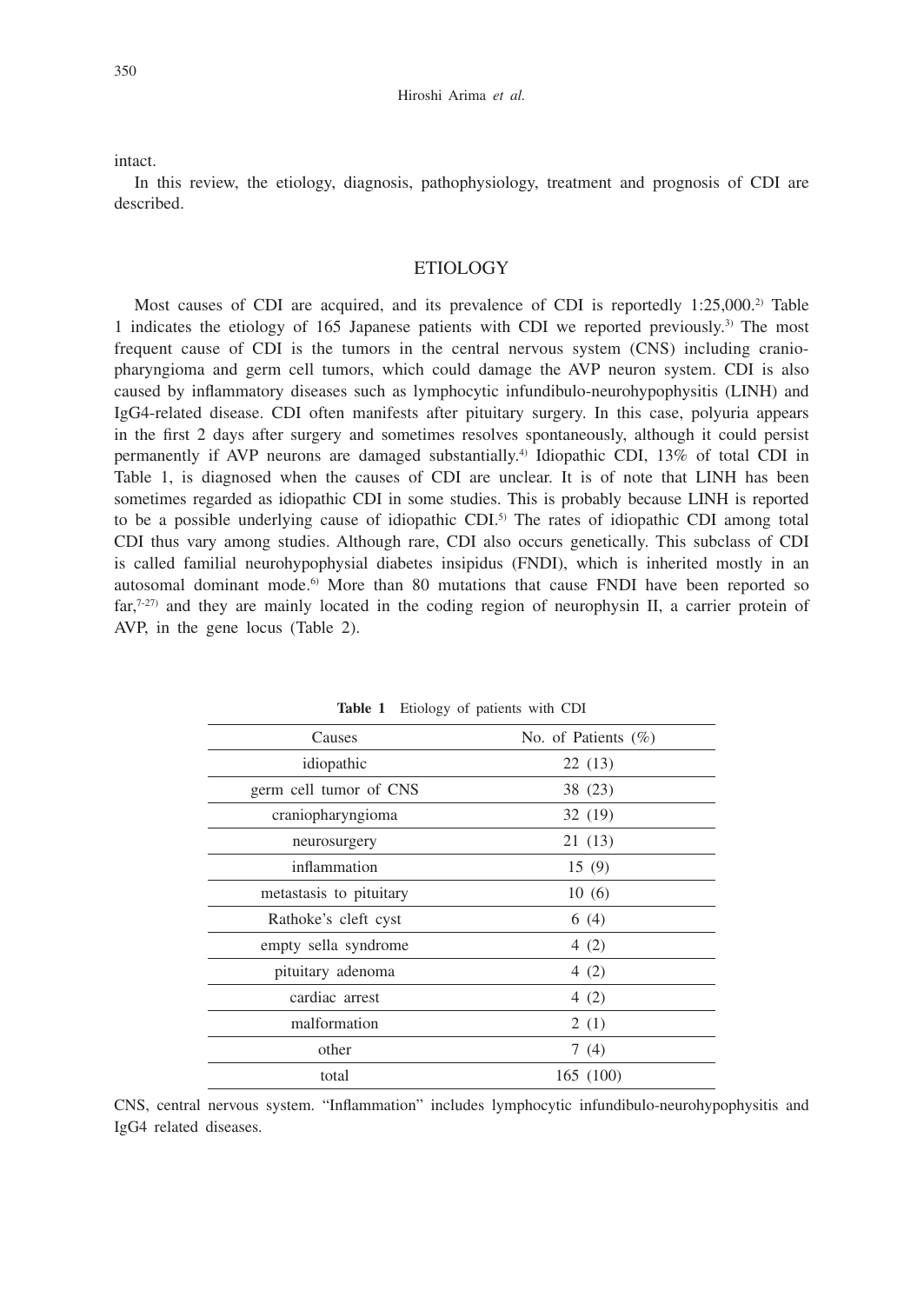|    | Nucleotide Change                             | Exon           | <b>Rabit 2</b> INTURATIONS CAUSING $\bf{111}$<br>Amino Acid Change | Peptide          |   | Japanese Reference |
|----|-----------------------------------------------|----------------|--------------------------------------------------------------------|------------------|---|--------------------|
| 1  | c. $-33$ _4del                                | $\mathbf{1}$   | p. $M1_T4$ del *                                                   | $SP1_4$          |   | 7                  |
| 2  | c. $-3A > C$                                  | 1              | p. $M1_T4$ del *                                                   | $SP1_4$          |   | 8                  |
| 3  | c. $1A > G$                                   | 1              | p. M1_T4del *                                                      | $SP1_4$          |   | 9                  |
| 4  | c. 2delT                                      | $\mathbf{1}$   | p. $M1_T4$ del *                                                   | $SP1_4$          |   | 10                 |
| 5  | c. 3delG                                      | 1              | p. $M1_T4$ del *                                                   | $SP1_4$          |   | 9                  |
| 6  | c. 3G>A                                       | $\mathbf{1}$   | p. $M1_T4$ del *                                                   | $SP1_4$          |   | 9                  |
| 7  | c. 50C>T                                      | 1              | p. S17F                                                            | SP17             |   | 9                  |
| 8  | c. $50C>A$                                    | 1              | p. S17Y                                                            | SP17             |   | 10                 |
| 9  | c. 52_54delTCC                                | 1              | p. S18del                                                          | <b>SP18</b>      |   | 11                 |
| 10 | c. 55G>A                                      | $\mathbf{1}$   | p. A19T                                                            | SP19             |   | 9                  |
| 11 | c. $56C > T$                                  | $\mathbf{1}$   | p. A19V                                                            | SP <sub>19</sub> | ✓ | 9                  |
|    | 12 c. 61T>C                                   | $\mathbf{1}$   | p. Y21H                                                            | AVP <sub>2</sub> |   | 9                  |
|    | 13 c. $62A > C$                               | $\mathbf{1}$   | p. Y21S                                                            | AVP <sub>2</sub> |   | 12                 |
|    | 14 c. 64_66delTTC                             | $\mathbf{1}$   | p. F22del                                                          | AVP3             |   | 9                  |
|    | 15 c. 77C>T †                                 | 1              | p. P26L                                                            | AVP7             |   | 9                  |
|    | 16 c. 123C>G                                  | 2              | p. C41W                                                            | <b>NP10</b>      |   | 13                 |
|    | 17 c. 127C>G                                  | $\mathbf{2}$   | p. P43A                                                            | <b>NP12</b>      |   | 10                 |
|    | 18 c. 132C>A                                  | $\mathbf{2}$   | p. C44W                                                            | <b>NP13</b>      |   | 14                 |
|    | 19 c. 133G>C                                  | $\overline{2}$ | p. G45R                                                            | <b>NP14</b>      |   | 9                  |
|    | 20 c. 133G>T                                  | $\mathbf{2}$   | p. G45C                                                            | <b>NP14</b>      |   | 15                 |
|    | 21 c. 143G>T                                  | $\overline{c}$ | p. G48V                                                            | <b>NP17</b>      |   | 9                  |
|    | 22 c. 151C>T                                  | $\mathbf{2}$   | p. R51C                                                            | <b>NP20</b>      |   | 9                  |
|    | 23 huge deletion (AVP-OT) $\dagger$ $\dagger$ | 2 <sub>2</sub> | p. R51fs                                                           | <b>NP20</b>      |   | 16                 |
|    | 24 c. 154T>C                                  | $\mathbf{2}$   | p. C52R                                                            | NP21             |   | 9                  |
|    | 25 c. 160G>C                                  | $\mathbf{2}$   | p. G54R                                                            | NP <sub>23</sub> |   | 9                  |
|    | 26 c. 160G>A                                  | 2              | p. G54R                                                            | NP <sub>23</sub> |   | 9                  |
|    | 27 c. 161G>T                                  | $\mathbf{2}$   | p. G54V                                                            | NP23             |   | 9                  |
|    | 28 c. 161G>A                                  | $\mathbf{2}$   | p. G54E                                                            | NP23             |   | 17                 |
|    | 29 c. 164C>T                                  | 2              | p. P55L                                                            | <b>NP24</b>      |   | 9                  |
|    | 30 c. 164C>A                                  | 2              | p. P55H                                                            | <b>NP24</b>      |   | 18                 |
|    | 31 c. 173G>T                                  | 2              | p. C58F                                                            | <b>NP27</b>      |   | 9                  |
|    | 32 c. 175T>C                                  | $\mathfrak{2}$ | p. C59R                                                            | <b>NP28</b>      |   | 9                  |
|    | 33 c. 176G>A                                  | 2              | p. C59Y                                                            | <b>NP28</b>      |   | 9                  |
|    | 34 c. 177_179delCGC                           | $\mathbf{2}$   | p. C59delA60W                                                      | NP28_29          |   | 9                  |
|    | 35 c. 188T>C                                  | 2              | p. L63P                                                            | <b>NP32</b>      |   | 19                 |
|    | 36 c. 193T>A                                  | $\mathfrak{2}$ | p. C65S                                                            | <b>NP34</b>      |   | 20                 |
|    | 37 c. 194G>T                                  | $\overline{c}$ | p. C65F                                                            | NP34             |   | 21                 |

**Table 2** Mutations causing FNDI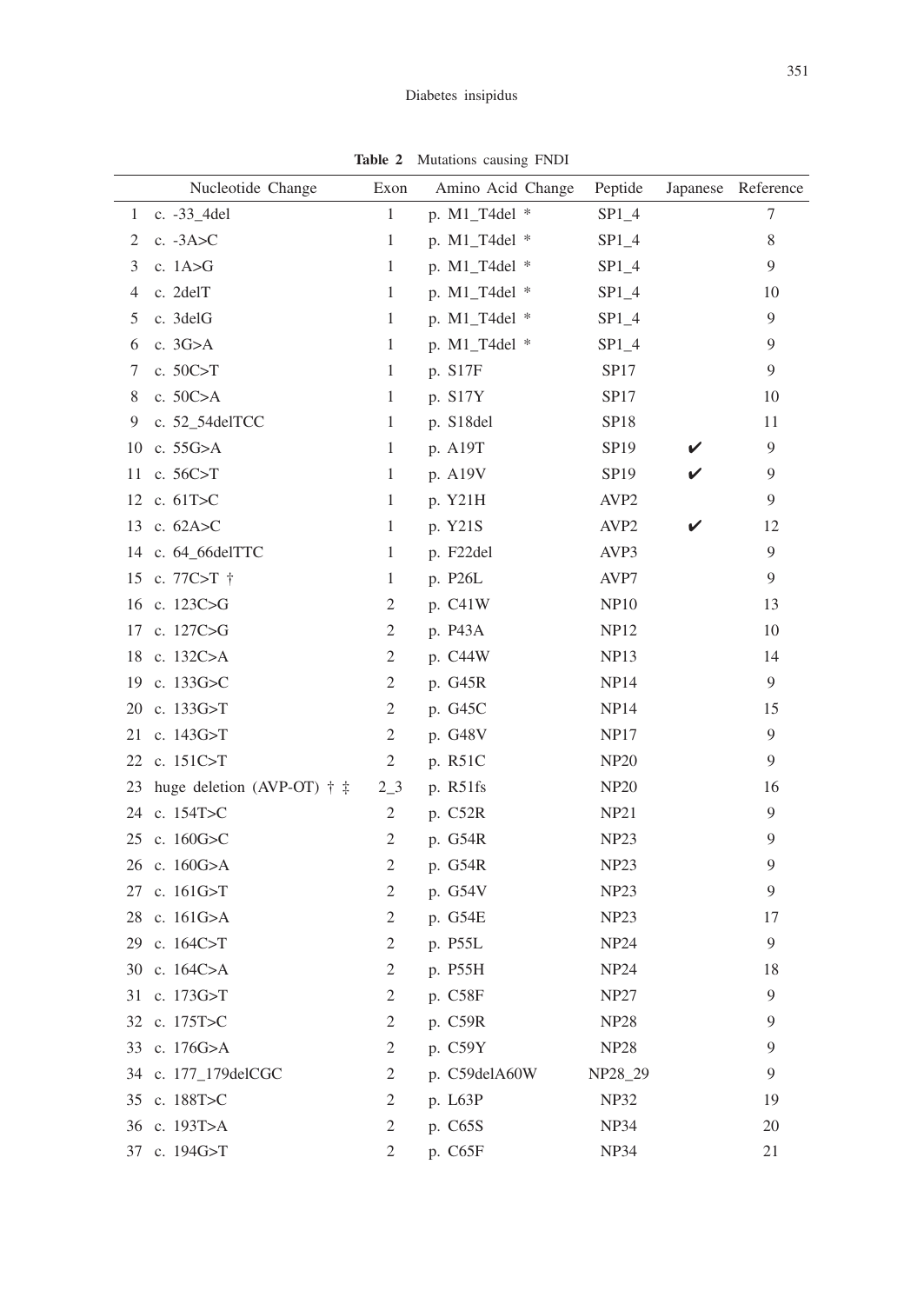|    | 38 c. 200T>C        | 2              | p. V67A                          | <b>NP36</b> |   | 9     |
|----|---------------------|----------------|----------------------------------|-------------|---|-------|
|    | 39 c. 207_209delGGC | 2              | p. T69delA70T                    | NP38_39     |   | 22    |
| 40 | c. 230_232delAGG    | 2              | p. E78del                        | <b>NP47</b> | V | 29    |
| 41 | c. $232G > A$       | 2              | p. E78K                          | <b>NP47</b> |   | 9     |
|    | 42 c. 232_234delGAG | $\overline{2}$ | p. E78del                        | <b>NP47</b> |   | 23    |
|    | 43 c. 233A>G        | 2              | p. E78G                          | <b>NP47</b> |   | 9     |
|    | 44 c. 242T>C        | 2              | p. L81P                          | <b>NP50</b> |   | 9     |
| 45 | c. $251C > T$       | 2              | p. P84L                          | <b>NP53</b> |   | 24    |
|    | 46 c. 260C>T        | 2              | p. S87F                          | <b>NP56</b> |   | 9     |
| 47 | c. $260C > A$       | 2              | p. S87Y                          | <b>NP56</b> |   | 21    |
| 48 | c. $262G > A$       | 2              | p. G88S                          | <b>NP57</b> |   | 9     |
| 49 | c. $262G > C$       | 2              | p. G88R                          | NP57        |   | 9     |
|    | 50 c. 262G>T        | 2              | p. G88V                          | <b>NP57</b> |   | 25    |
|    | 51 c. 274T>A        | 2              | p. C92S                          | <b>NP61</b> |   | 21    |
|    | 52 c. 275G>C        | 2              | p. C92S                          | <b>NP61</b> |   | 9     |
|    | 53 c. 275G>A        | 2              | p. C92Y                          | <b>NP61</b> |   | 9     |
|    | 54 c. 276C>A        | 2              | p. C92X                          | <b>NP61</b> |   | 9     |
| 55 | c. 276C>G           | 2              | p. C92W                          | <b>NP61</b> |   | 13    |
| 56 | c. 277G>T           | 2              | p. G93W                          | <b>NP62</b> |   | 9     |
|    | 57 c. 286G>T        | 2              | p. G96C                          | <b>NP65</b> |   | 9     |
|    | 58 c. 287G>T        | 2              | p. G96V                          | <b>NP65</b> |   | 9, 26 |
|    | 59 c. 287G>A        | 2              | p. G96D                          | <b>NP65</b> |   | 9     |
| 60 | c. 289C>T           | 2              | p. R97C                          | <b>NP66</b> |   | 9     |
| 61 | c. 290G>C           | 2              | p. R97P                          | <b>NP66</b> |   | 9     |
|    | 62 c. 292T>G        | 2              | p. C98G                          | <b>NP67</b> |   | 9     |
| 63 | c. 292T>A           | 2              | p. C98S                          | <b>NP67</b> |   | 9     |
|    | 64 c. 293_294GC>CT  | 2              | p. C98S                          | <b>NP67</b> |   | 9     |
|    | 65 c. 294C>A        | 2              | p. C98X                          | <b>NP67</b> |   | 9     |
|    | 66 c. 295G>C        | 2              | p. A99P                          | <b>NP68</b> |   | 9     |
|    | 67 c. 298G>C        | $\mathfrak{2}$ | p. A100P                         | <b>NP69</b> |   | 18    |
| 68 | c. $310T > G$       | $\mathfrak{2}$ | p. C104G                         | <b>NP73</b> |   | 9     |
|    | 69 c. 311G>T        | 2              | p. C104F                         | <b>NP73</b> |   | 9     |
|    | 70 c. 313T>C        | 2              | p. C105R                         | <b>NP74</b> |   | 9     |
|    | 71 c. 314G>A        | 2              | p. C105Y                         | <b>NP74</b> |   | 9     |
|    | 72 c. 314G>C        | 2              | p. C105S                         | NP74        |   | 14    |
|    | 73 c. 322G>T        | 2              | p. ?/E108X §                     | NP77        |   | 27    |
|    | 74 c. 322+1delG     |                | Intron $2$ p. E108fs $\parallel$ | NP77        |   | 9     |
| 75 | c. 329G>A           | 3              | p. C110Y                         | <b>NP79</b> |   | 10    |
|    | 76 c. 330C>A        | 3              | p. C110X                         | <b>NP79</b> |   | 9     |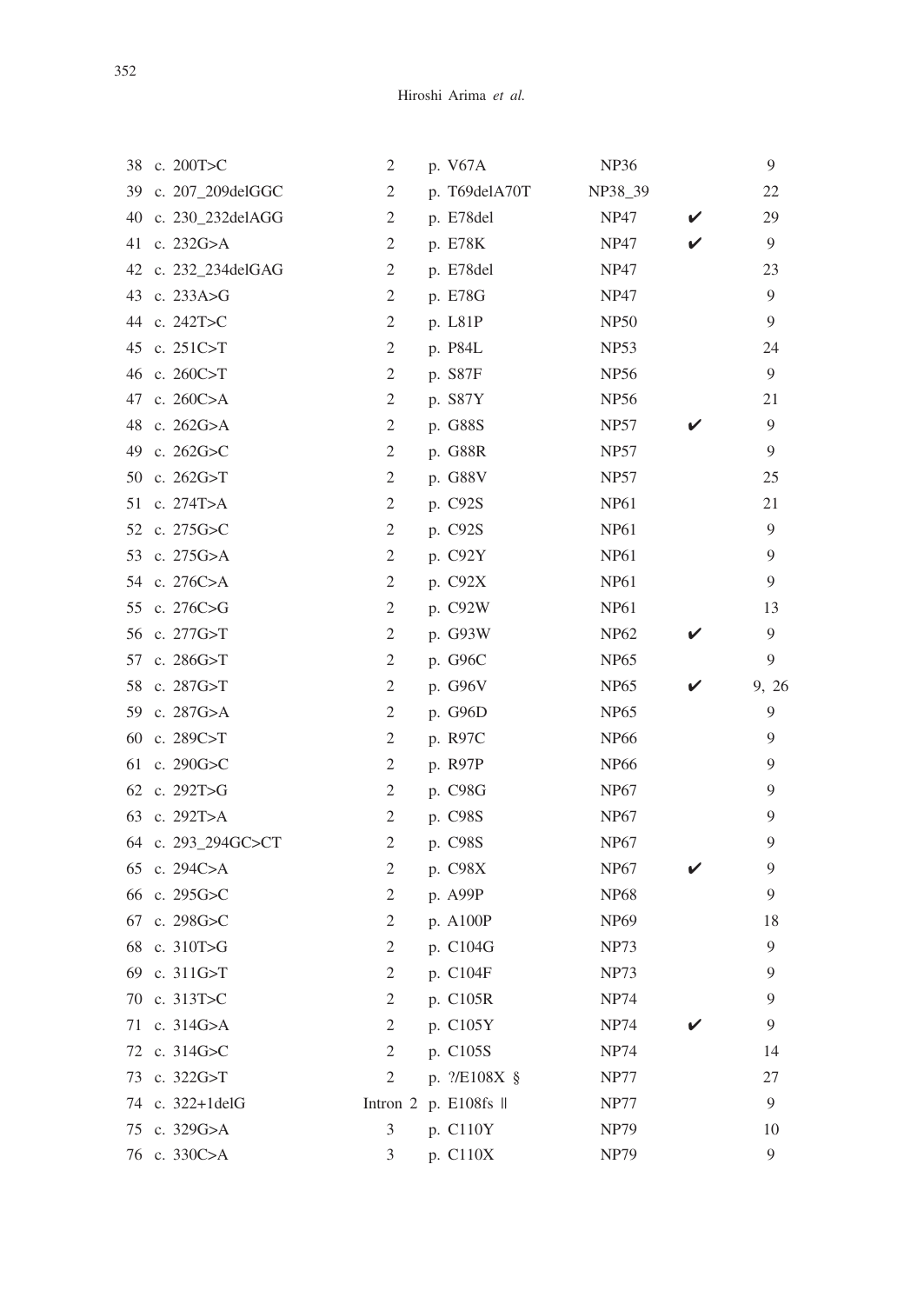| 77 c. 337G>T       | 3 | p. E113X | NP82        | 9 |
|--------------------|---|----------|-------------|---|
| 78 c. 342_343CG>GT | 3 | p. E115X | <b>NP84</b> | 9 |
| 79 c. 343G>T       | 3 | p. E115X | <b>NP84</b> | 9 |
| 80 c. $346T > G$   | 3 | p. C116G | NP85        | 9 |
| 81 c. 346T>C       |   | p. C116R | NP85        | 9 |
| 82 c. 348C>G       | 3 | p. C116W | <b>NP85</b> | 9 |
| 83 c. $352G > T$   |   | p. E118X | <b>NP87</b> | 9 |

\*, Mutations affecting the initiator ATG are predicted to result in translation initiation at an alternative downstream ATG (codon 5), causing a deletion of the first 4 amino acid residues. †, Mutations associated with autosomal-recessive inheritance of FNDI. ‡, 10,396 base pair deletion involving the majority of the AVP gene as well as its regulatory sequences in the intergenic region between the AVP and the oxytocin gene. §, This mutation site is the final base of exon 2. If splicing of intron 2 is affected, the entire (in-frame) intron is inserted into the mRNA leading to an insertion of 58 amino acids into the AVP protein (p.?). If splicing is not affected, this mutation causes to change codon 108 to a premature termination codon (p. E108X). ||, This mutation is predicted to cause retention of intron 2 during splicing. This will cause a frameshift from codon 108. ✔, Mutations reported in Japan.

#### DIAGNOSIS

CDI is characterized by hypotonic polyuria accompanied by polydipsia, as long as the thirst sensation is intact. Daily urine volumes exceed 3 liters in most cases. Daily water intake, which could be estimated by asking the subjects how many cups of water they take every day, is almost equal to daily urine volumes. If daily water intake seems to be less than 2 liters, the subjects are unlikely to have CDI. It is also important to ask the subjects how often they urinate and drink water at night, because only daytime polydipsia and polyuria suggest psychologic polydipsia rather than CDI. Information intake from the subjects is thus useful for the screening of CDI.

Final diagnosis of CDI is made by confirming that AVP release is hampered in response to increases in plasma osmolality or serum Na levels. For this reason, either injection of hypertonic saline or the water restriction test is performed. In the hypertonic saline examination, 5% NaCl at the rate of 0.05 ml/kg body weight (BW) /min is injected intravenously for 2 hours, and the serum Na and plasma AVP levels are measured before and every 30 minutes after starting the injection. The serum Na levels usually increase approximately by 10 mEq/L, and plasma AVP levels are increased in proportion to the increases in serum Na levels in normal subjects. In contrast, increases in AVP release are blunted or even abolished in patients with CDI (Figure 1). To perform this examination, it is essential to use a sensitive assay for plasma AVP.

In case no sensitive assays for plasma AVP are available, the water restriction test is performed. The subjects are deprived of water and food for about 6 hours or until their BW is decreased by 3%. In normal subjects, urine osmolality increases to levels more than 300 mOsm/ kg. In contrast, urine osmolality remains to be below 300 mOsm/kg during the test in CDI patients. Injection of pitressin (vasopressin) at the end of the test could differentiate nephrogenic DI from CDI: urine osmolality increases in response to pitressin in patients with CDI but not in those with nephrogenic DI.

Pituitary MRI is also useful for the diagnosis of CDI. The high intensity in posterior pituitary in T1-weighted MRI images, which reportedly reflects the stock of pituitary AVP,28) is observed in normal but not CDI subjects. However, as the AVP stock in the posterior pituitary could be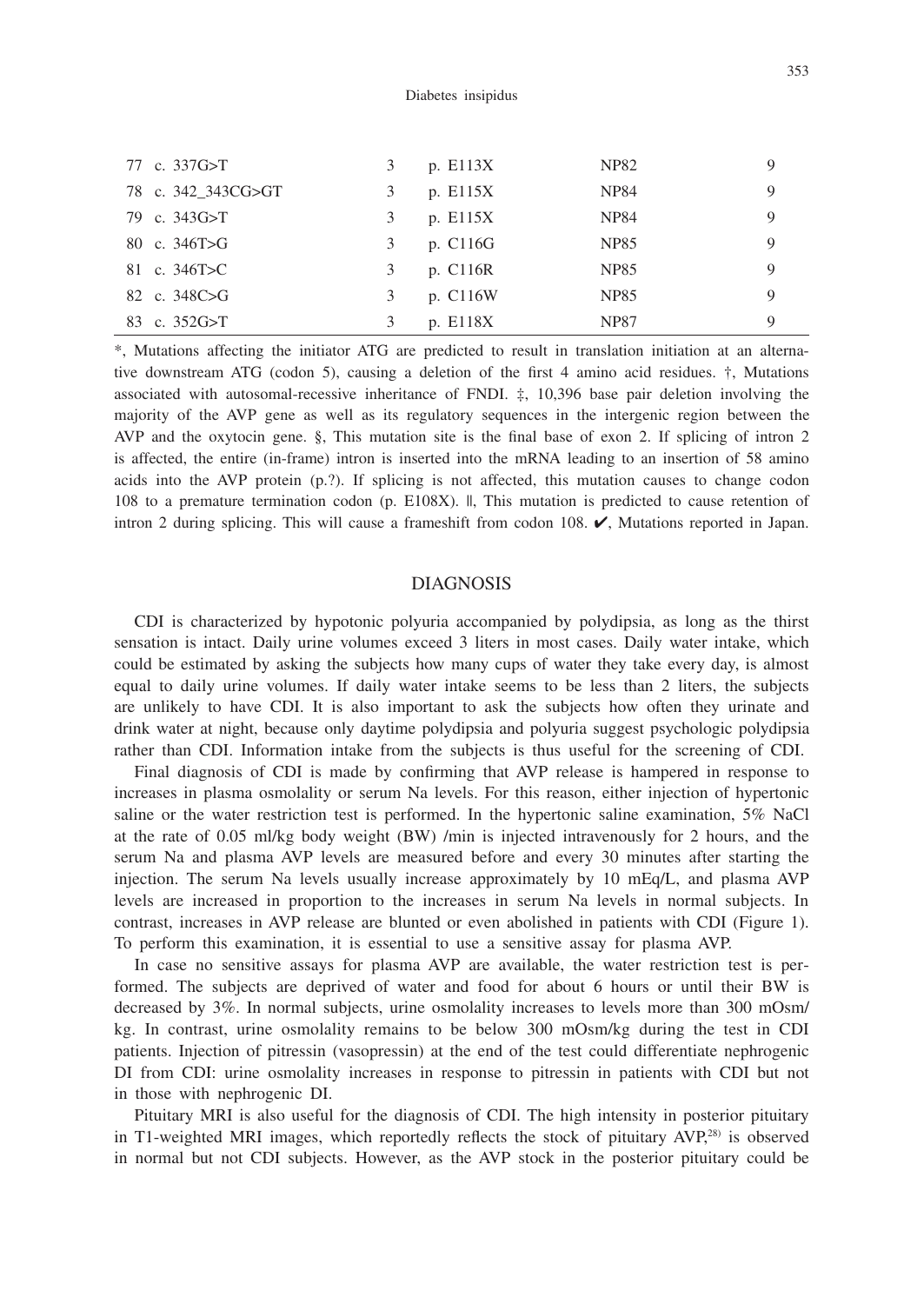#### Hiroshi Arima *et al.*



**Fig. 1** Plasma AVP and serum Na levels in response to hypertonic saline injection. In normal subjects, plasma AVP levels increase in proportion to increases in serum Na levels. In CDI patients, the response of AVP is abolished. Note that serum Na levels are around 140 mEq/L in normal subjects but around 145 mEq/L in CDI patients before hypertonic saline injection.

decreased under chronically dehydrated conditions,<sup>29)</sup> the lack of the high signal in T1-weighted pituitary MRI images is not specific to CDI. Pituitary MRI is also useful for the differential diagnosis of primary and secondary CDI. In case there is no abnormality except for the lack of the high signal in T1-weighted images, the subjects are diagnosed as idiopathic CDI. However, the follow-up of the imaging is necessary, particularly in children, since some abnormalities such as tumors in the CNS may appear later on.

## PATHOPHYSIOLOGY

Due to the lack of AVP action on V2 receptors in kidney, patients with CDI show hypotonic polyuria and polydipsia. The amount of daily urine volume as well as water intake could exceed 10 liters when AVP release is almost completely abolished. In this situation, patients must urinate and drink water almost every 1–2 hours. Normal subjects feel thirsty when serum Na levels exceed 145 mEq/L, while the threshold of serum Na levels for AVP release is around 140 mEq/L. This would explain why serum Na levels are always kept around 140 mEq/L in normal subjects whereas they are around 145 mEq/L in CDI patients, in whom the action of AVP is lacking. Thus, CDI patients consume water until their thirst sensation ceases, but they will soon feel thirsty because serum Na levels exceed 145 mEq/L again due to the lack of AVP action. If the function of osmoreceptors in hypothalamus is also lost, the patients would not feel thirsty even if the serum Na levels exceed 145 mEq/L. In other words, they are adipsic and could show severe hypernatremia.

Patients with CDI sometimes have dysfunction of the anterior pituitary as well. If adrenal insufficiency exists, urine volumes could decrease in CDI patients. This is called "masked DI," and substitution of adrenocortical hormones leads to increases in urine volume in patients with CDI accompanied by adrenal insufficiency. While several mechanisms have been suggested for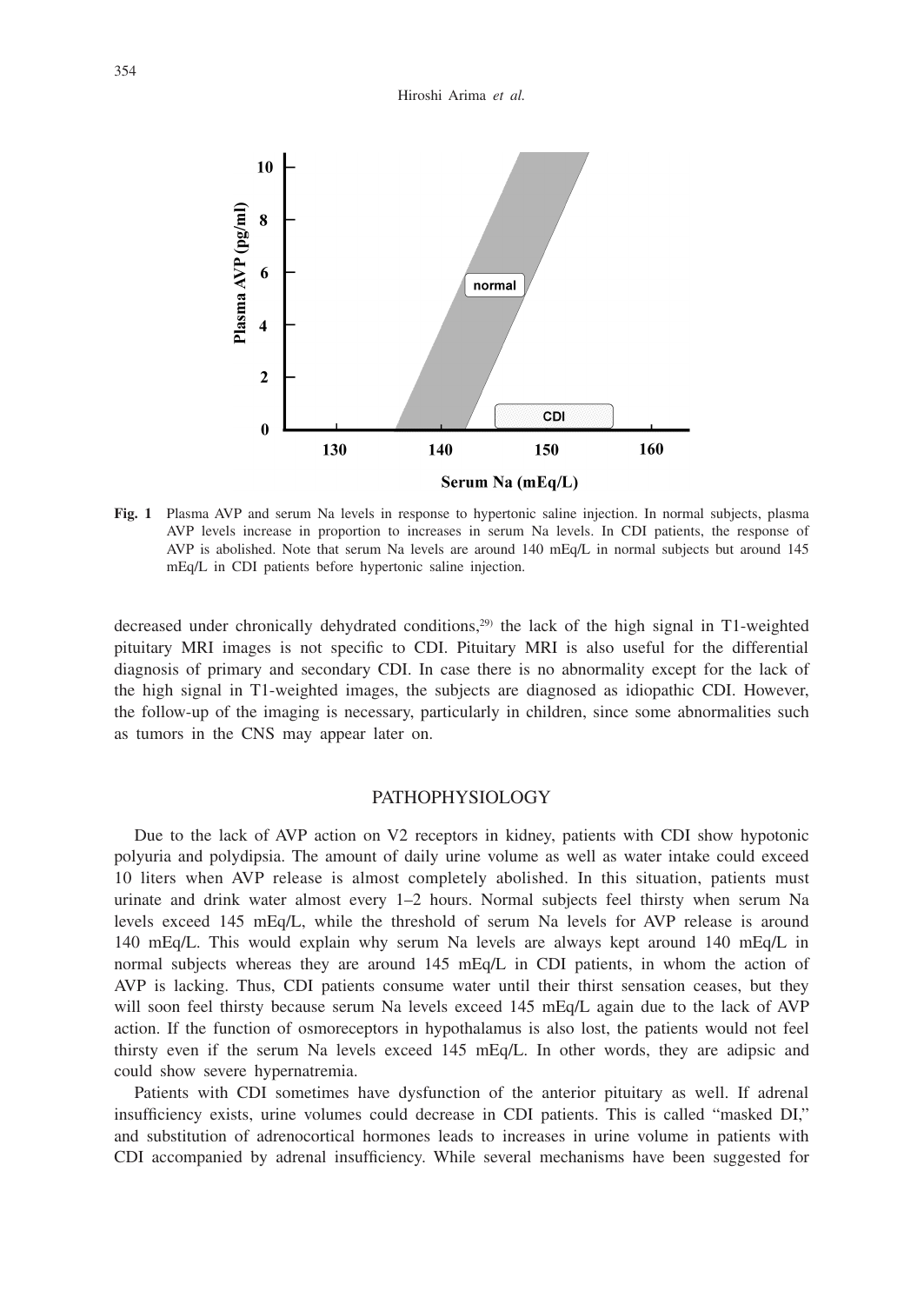#### Diabetes insipidus

masked DI, one possibility is that AVP release, which is usually inhibited by adrenocortical hormones, is stimulated from the residual AVP neurons in CDI patients with adrenal insufficiency. However, it is still controversial whether or not glucocorticoid receptors are expressed in the AVP neurons.<sup>30)</sup>

FNDI patients are born with normal water balance, but manifest progressive polyuria and polydipsia several months or years after birth.31) The analyses of animal models for FNDI have demonstrated that accumulation of mutant AVP precursors in the endoplasmic reticulum (ER) causes ER stress and dysfunction of the neurons, which finally lead to loss of AVP neurons.<sup>31-33)</sup> This is consistent with autopsy studies which showed that magnocellular neurons were lost in patients with FNDI.34)

#### TREATMENT

Desmopressin, an analogue of AVP, is used for the treatment of CDI. The desmopressin formula is either intranasal liquid, intranasal spray, or tablets. In Japan, an oral disintegrating tablet  $(ODT)^{35}$  was approved for the treatment of CDI in 2012, and the OOL of CDI patients has reportedly been improved by  $ODT^{36}$ . Our study also showed that the incidence of hyponatremia in CDI patients treated with desmopressin is decreased after the switch from the nasal formula to  $ODT^{37}$ . This is probably due to the fact that the absorption and efficacy of ODT are more stable than those of the nasal formula, making it easier to determine the required dose of desmopressin. Nevertheless, one should be aware that there is still a high incidence of hyponatremia in CDI patients treated with desmopressin,<sup>37)</sup> and it is safe to start the treatment with a low dose of desmopressin.

The treatment of adipsic CDI patients is challenging. The recommended treatment is as below. The ideal BW for water balance should be determined based on the serum Na levels (BW is considered to be ideal when serum Na levels are within normal ranges), but this could vary over time and should be assessed periodically. The basal volume of water intake (for example, 1 liter/day) and the required dose of desmopressin (for example, 60 µg ODT desmopressin twice a day) to maintain the ideal BW should also be determined. However, one should recall that BW could substantially change from day to day in patients, and the scale of water intake must be set based on the BW changes. For example, if the BW is 58 kg in adipsic CDI patients whose ideal BW has been determined to be 60 kg, 2 kg water has been lost. In this situation, 2 liters of water should be consumed in addition to the basal volume (1 liter) of daily water intake; that would mean that patients must drink 3 liters of water on the day, but it could be difficult for adipsic patients to consume such a volume of water, given that they do not sense thirst.

### PROGNOSIS

The prognosis of CDI due to tumors or inflammation depends on that of the primary diseases. On the other hand, the prognosis of idiopathic CDI patients is considered to be comparable to that of subjects without CDI, as long as the patients can drink water as necessary. However, the adipsic CDI patients are associated with significant morbidity, $38$ ) and the incidence of serious infections requiring hospitalization and the risk of death have been shown to be higher in adipsic compared to non-adipsic CDI patients.<sup>3)</sup>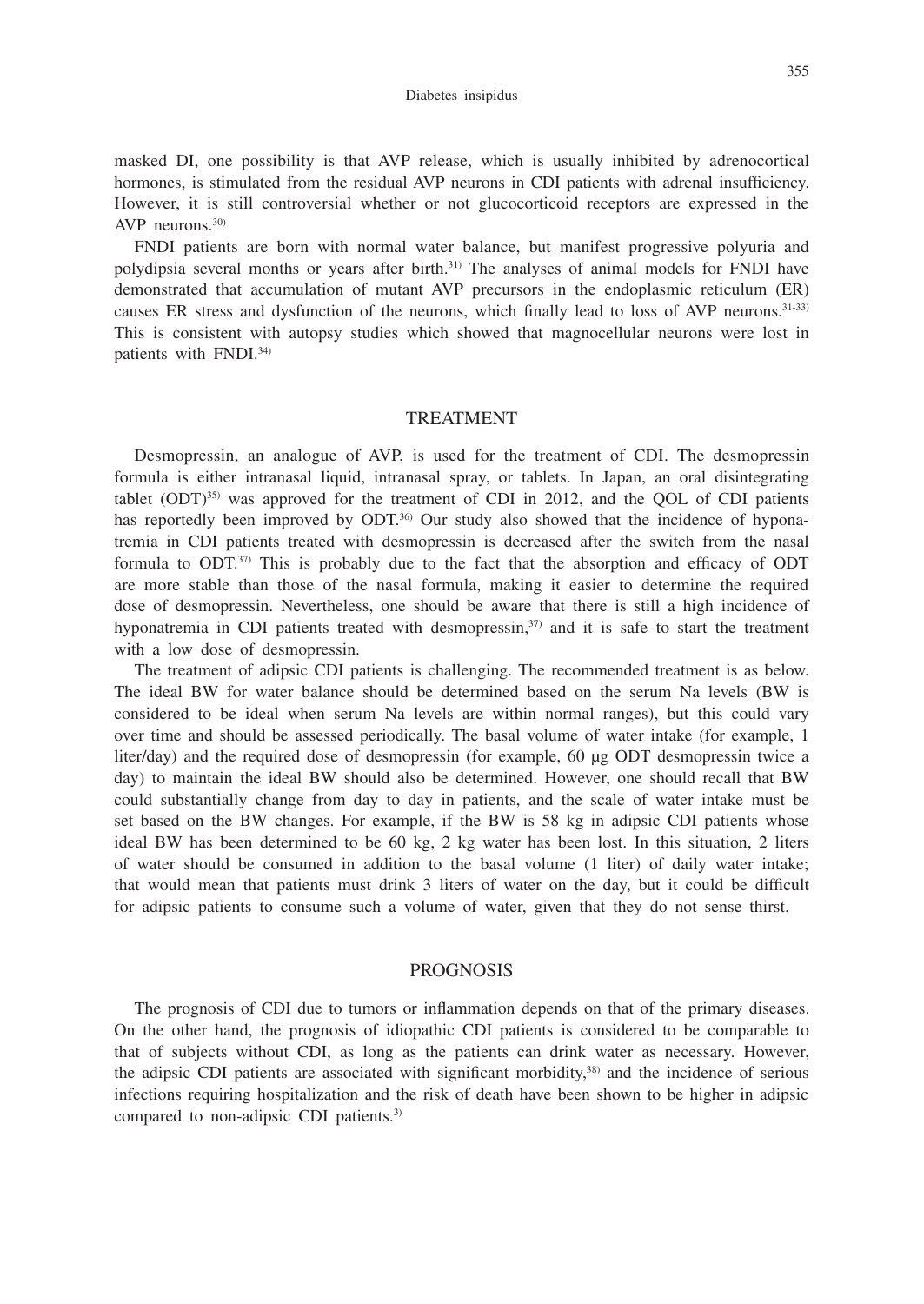#### **CONCLUSION**

The etiology has been clarified in most CDI patients. While most CDI patients are well treated with desmopressin, controlling water balance in adipsic CDI patients is still difficult.

## CONFLICT OF INTEREST

H. Arima receives research funding from Kyowa Hakko Kirin Co., Ltd.

## **REFERENCES**

- 1) Arima H, Kondo K, Kakiya S, Nagasaki H, Yokoi H, Yambe Y, *et al.* Rapid and sensitive vasopressin heteronuclear RNA responses to changes in plasma osmolality. *J Neuroendocrinol*, 1999; 11: 337–341.
- 2) Di Iorgi N, Napoli F, Allegri AE, Olivieri I, Bertelli E, Gallizia A, *et al.* Diabetes insipidus--diagnosis and management. *Horm Res Paediatr*, 2012; 77: 69–84.
- 3) Arima H, Wakabayashi T, Nagatani T, Fujii M, Hirakawa A, Murase T, *et al.* Adipsia increases risk of death in patients with central diabetes insipidus. *Endocr J*, 2014; 61: 143–149.
- 4) Hensen J, Henig A, Fahlbusch R, Meyer M, Boehnert M, Buchfelder M. Prevalence, predictors and patterns of postoperative polyuria and hyponatremia in the immediate course after transsphenoidal surgery for pituitary adenomas. *Clin Endocrinol (Oxf)*, 1999; 50: 431–439.
- 5) Imura H, Nakao K, Shimatsu A, Ogawa Y, Sando T, Fujisawa I, *et al.* Lymphocytic infundibuloneurohypophysitis as a cause of central diabetes insipidus. *N Engl J Med*, 1993; 329: 683–689.
- 6) Babey M, Kopp P, Robertson GL. Familial forms of diabetes insipidus: clinical and molecular characteristics. *Nat Rev Endocrinol*, 2011; 7: 701–714.
- 7) Lindenthal V, Mainberger A, Morris-Rosendahl DJ, Löning L, Mayer W, Müller HL. Dilatative uropathy as a manifestation of neurohypophyseal diabetes insipidus due to a novel mutation in the arginine vasopressinneurophysin-II gene. *Klin Padiatr*, 2013; 225: 407–412.
- 8) Ilhan M, Tiryakioglu NO, Karaman O, Coskunpinar E, Yildiz RS, Turgut S, *et al.* A novel AVP gene mutation in a Turkish family with neurohypophyseal diabetes insipidus. *J Endocrinol Invest*, 2016; 39: 285–290.
- 9) Christensen JH, Rittig S. Familial neurohypophyseal diabetes insipidus--an update. *Semin Nephrol*, 2006; 26: 209–223.
- 10) Tian D, Cen J, Nie M, Gu F. Identification of five novel arginine vasopressin gene mutations in patients with familial neurohypophyseal diabetes insipidus. *Int J Mol Med*, 2016; 38: 1243–1249.
- 11) Perrotta S, Di Iorgi N, Ragione FD, Scianguetta S, Borriello A, Allegri AE, *et al.* Early-onset central diabetes insipidus is associated with de novo arginine vasopressin-neurophysin II or Wolfram syndrome 1 gene mutations. *Eur J Endocrinol*, 2015; 172: 461–472.
- 12) Kobayashi H, Fujisawa I, Ikeda K, Son C, Iwakura T, Yoshimoto A, *et al.* A novel heterozygous missense mutation in the vasopressin moiety is identified in a Japanese person with neurohypophyseal diabetes insipidus. *J Endocrinol Invest*, 2006; 29: 252–256.
- 13) Brachet C, Birk J, Christophe C, Tenoutasse S, Velkeniers B, Heinrichs C, *et al.* Growth retardation in untreated autosomal dominant familial neurohypophyseal diabetes insipidus caused by one recurring and two novel mutations in the vasopressin-neurophysin II gene. *Eur J Endocrinol*, 2011; 164: 179–187.
- 14) Chitturi S, Harris M, Thomsett MJ, Bowling F, McGown I, Cowley D, *et al.* Utility of AVP gene testing in familial neurohypophyseal diabetes insipidus. *Clin Endocrinol (Oxf)*, 2008; 69: 926–930.
- 15) Turkkahraman D, Saglar E, Karaduman T, Mergen H. AVP-NPII gene mutations and clinical characteristics of the patients with autosomal dominant familial central diabetes insipidus. *Pituitary*, 2015; 18: 898–904.
- 16) Christensen JH, Kvistgaard H, Knudsen J, Shaikh G, Tolmie J, Cooke S, *et al.* A novel deletion partly removing the AVP gene causes autosomal recessive inheritance of early-onset neurohypophyseal diabetes insipidus. *Clin Genet*, 2013; 83: 44–52.
- 17) Stephen MD, Fenwick RG, Brosnan PG. Polyuria and polydipsia in a young child: diagnostic considerations and identification of novel mutation causing familial neurohypophyseal diabetes insipidus. *Pituitary*, 2012; 15: S1–5.
- 18) Hrčková G, Jankó V, Kytnarová J, Čižmárová M, Tesařová M, Košťálová Ľ, *et al.* Two novel mutations